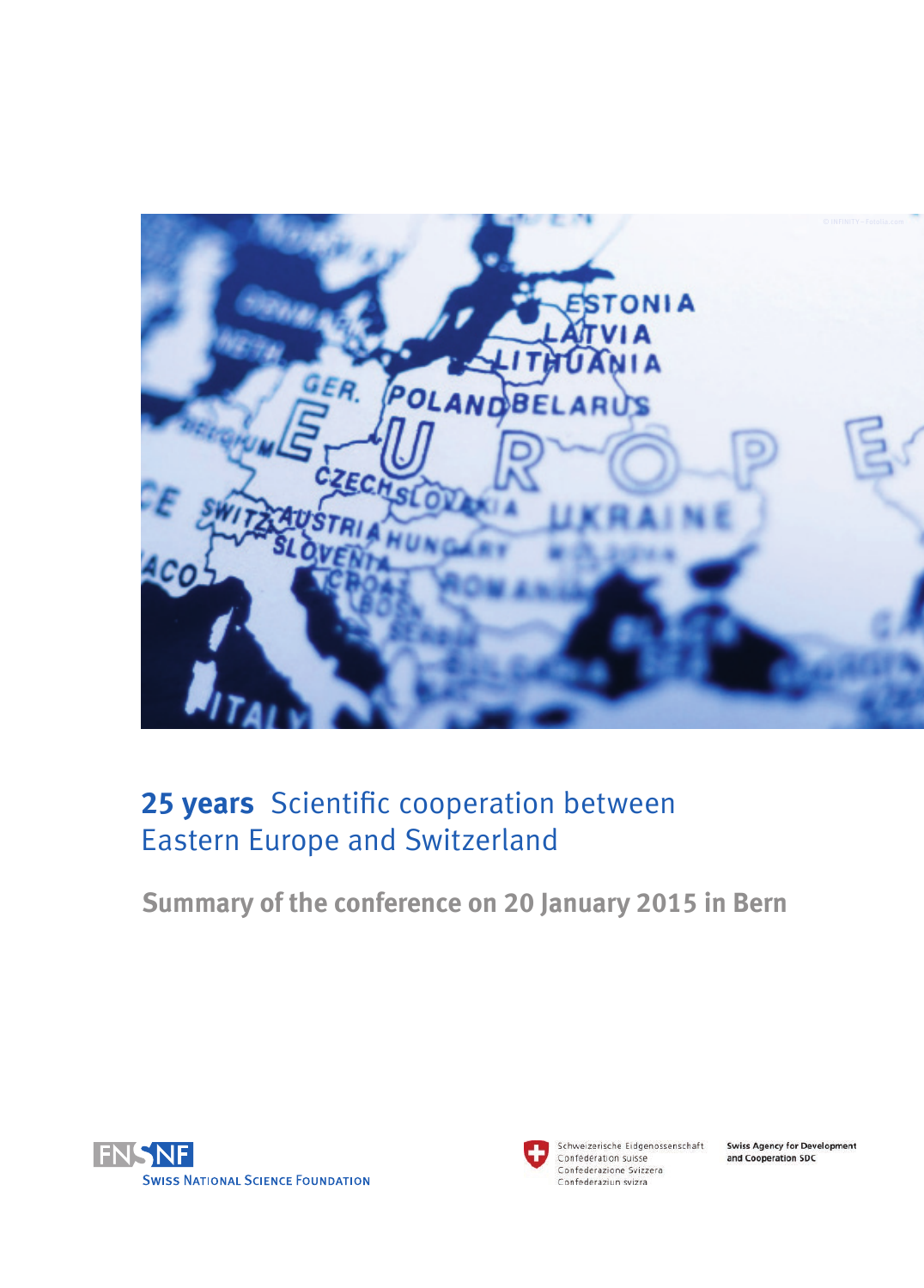On the occasion of the 25th anniversary of cooperation with Eastern Europe, the SNSF organised <sup>a</sup> conference in Bern to share experiences and opinions and discuss future challenges. The four main topics of discussion were: the importance of basic research, the promotion of young scientists, the advantages and disadvantages of mobility as well as internationalisation and competitiveness. The workshop focused on the current state of the sciences in Eastern Europe and their integration into the European Research Area. This booklet summarises the main insights gained from the contributions and discussions. I wish you an interesting read.

#### **Martin Vetterli, President of the National Research Council of the SNSF**



It has been 25 years since the fall of the Iron Curtain, which for decades separated Eastern Europe and the Soviet Union from the West. This was a historic moment, and the beginning of a difficult process for the former communist countries. From one day to the next, they had to switch from a planned economy to a market economy. Their industries suddenly had to cope with global competition. The result was economic meltdown in many Eastern European countries. It was in this context that the Swiss parliament approved a financial contribution to help the countries that were suffering an economic downturn. As part of these efforts, the idea arose to strengthen the scientific community in the countries affected. For this reason, the Swiss Agency for Development and Cooperation (SDC) and the Swiss National Science Foundation (SNSF) launched a joint programme for Scientific Cooperation between Eastern Europe and Switzerland in 1990.

# **Background**

### **Conference programme**

#### 13:00 Registration

13:30 **Welcome address** Martin Vetterli, President of the National Research Council of the SNSF

#### 13:40 **Opening statements**

#### **Significance of international cooperation** Mauro Dell'Ambrogio, State Secretary, State Secretariat for Education, Research and Innovation (SERI)

**Research in and with developing and transition countries** Elisabeth von Capeller, Vice-Director, Swiss Agency for Development and Cooperation (SDC)

#### 14:00 **EU policy on research and innovation for Eastern Europe**

#### **Science in Eastern Europe**

Jean-Pierre Bourguignon, President of the European Research Council, Brussels

**Linking science to innovation through smart specialisation: a new regional policy approach in the EU** Dominique Foray, EPFL, member of the SNSF Research Council

#### 15:00 Coffee break

#### 15:30 **State of play from the perspective of Eastern European researchers**

Alexander Shengelaya, Department of Physics, Tbilisi State University, Georgia – Natural sciences Gabriela Tejada, EPFL

Elena V. Zaklyazminskaya, Russian Research Centre of Surgery, Moscow, Russia – Life sciences

#### 16:30 **Round table: current and future challenges**

Three representatives from research funding agencies in Eastern Europe & three researchers from Eastern Europe

17:30 **Conclusion**

Q&A, contributions by participants

17:45 Reception

**Moderation: Muriel Siki**

# **25 years Scientific coooperation with Eastern Europe**

# **Tuesday, 20 January 2015, 13:30-17:45**

Kursaal, Kornhausstrasse 3, Bern

# **Welcome**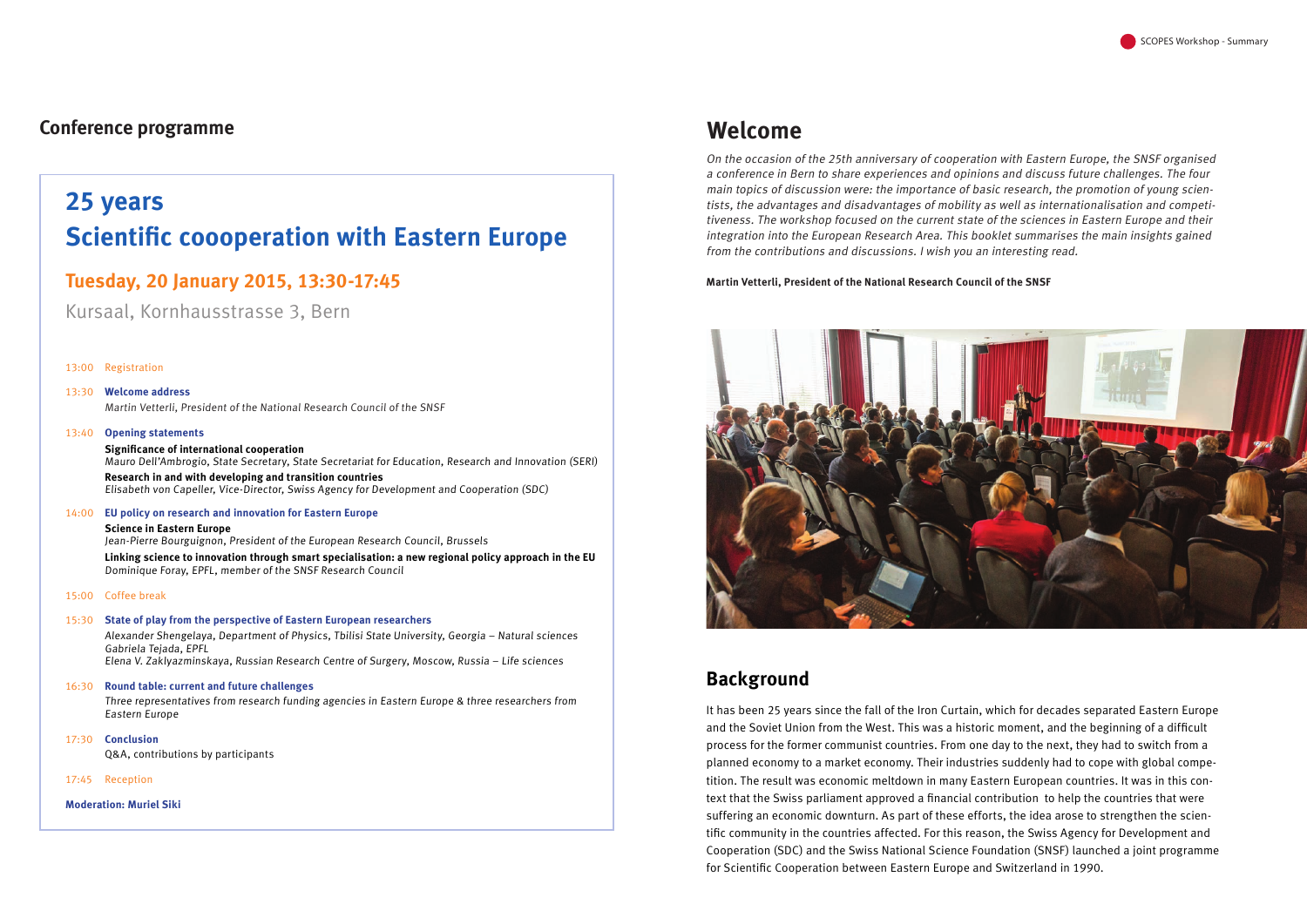The main aim of basic research is the acquisition of new knowledge. The curiosity of researchers leads for example to new medical treatments, promising technologies or a novel understanding of social phenomena. Basic research and the associated human capital is essential in unlocking the potential for innovation, economic growth, better quality of life and social development and can be seen as an essential contribution to the transition of these countries to democracy.

However, it often takes many years before investments in basic research pay off. Discoveries often happen unexpectedly and there is no guarantee that investments will yield direct results. Especially in times of budgetary restrictions, funding for basic research can face high pressure. Researchers therefore need to be tenacious visionaries.

In Switzerland, investment in research and development (R&D) represents

"**There are strong ties between Eastern Europe and Switzerland. The Swiss success story owes a lot to our country being the most internationalised science nation in Europe.** Cross-border cooperation is one of the key factors enabling Switzerland to achieve impressive research output levels. A large number of excellent researchers from abroad have settled here and contributed to innovations. And let us not forget that about a third of Swiss researchers work abroad and benefit greatly from the excellent opportunities for mobility in place today within Europe and beyond."

**Martin Vetterli, President of the National Research Council of the SNSF**



"Modern states are only functional and sustainable if they have a powerful education, research and innovation system. Higher education and research in Eastern Europe must be able to connect and to compete internationally in the medium and longer term. There is no magic formula for this. It is clear that this is an extremely challenging and complex task, both scientifically and politically. **However, the long-term collaboration with Eastern Europe should definitely be continued in one way or another.**"

> **Mauro Dell'Ambrogio, State Secretariat for Education, Research and Innovation (SERI), Bern**

# Reasonable investment in basic research is essential for the future

nearly 3% of the GDP (general expenditure on R&D, public and private combined), which is the target set for the EU member states in the EU2020 strategy. Investments consist of 2/3 private and 1/3 public contributions. The OECD average is around 2.4%, and the EU average is around 2%. Investments in R&D within the Central and Eastern European countries are much lower.

These countries should focus on finding a good mix between pure basic research and result orientation. Also, prioritising and concentrating on certain scientific areas would allow for a more effective and strategic use of the limited funding available. Even though basic research creates new knowledge with an application potential in the long-term, immediate effects in terms of capacity transfer, disciplinary competences, international reputation and visibility need to be considered as well when deciding to invest in research.

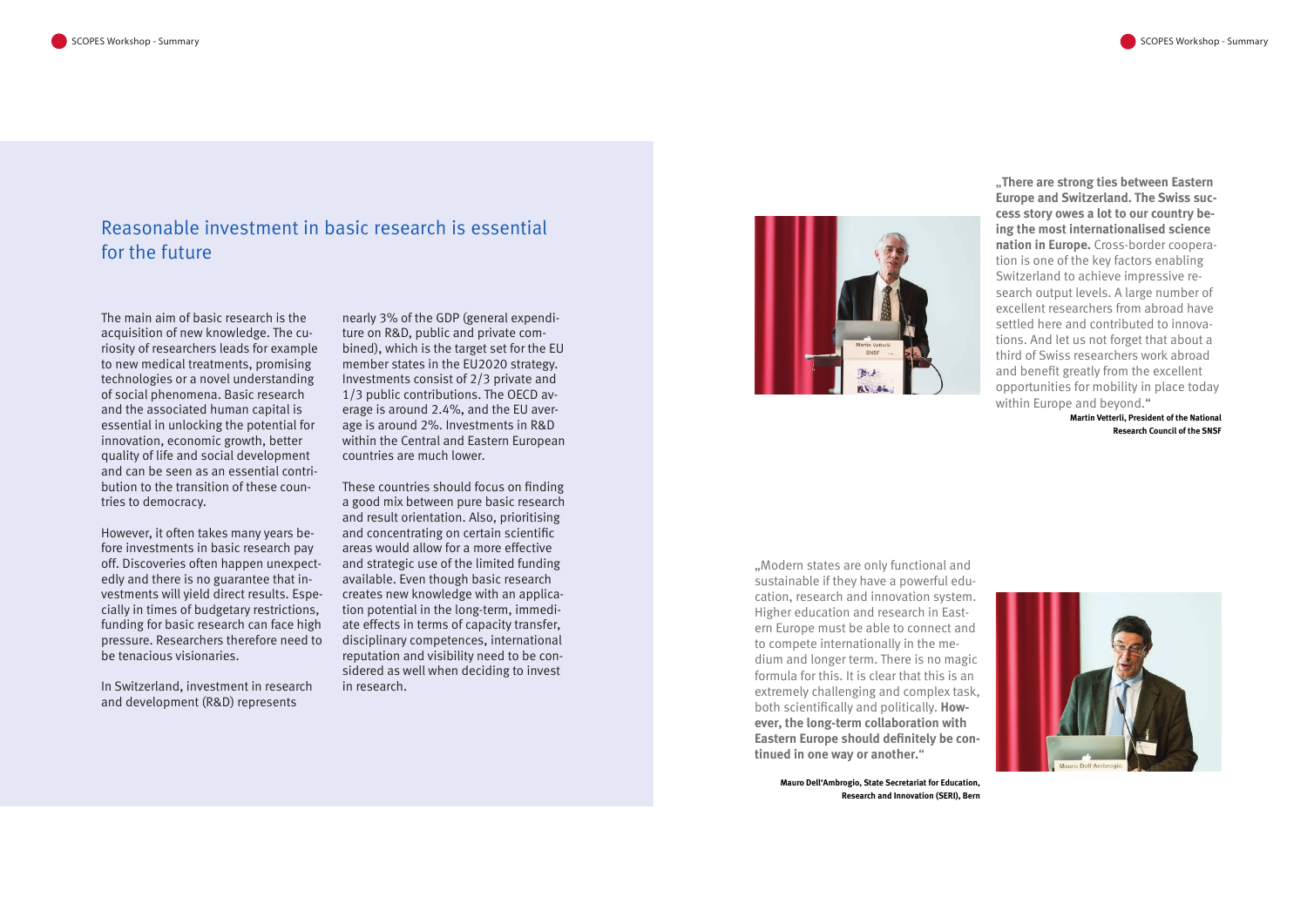"For centuries, Europe has been playing an important role in the development of science, Eastern and Central Europe being at the forefront of these contributions. The ERC supports frontier research through a bottom-up, individual-based, pan-European competition. Unfortunately, not all countries in the EU are equally successful.

**Measures must be taken at the EU and national levels to contribute to a truly inclusive culture of competitiveness in science shared across Europe.** The aim is to increase the number of ERC grantees coming from Europe's presently less research-performing regions. A step in this direction could be to facilitate systemic debates and interactions with relevant stakeholders and to promote local support for promising scientists trained there."

> **Jean-Pierre Bourguignon, European Research Council (ERC), Brussels**



## Promotion of young scientists

In the late 1980s, the Soviet Union was among the foremost leaders of world science, thanks in large part to its heavy involvement in military programmes. Eastern European countries inherited a long-standing scientific tradition, which was built during the period of communism. In the last two and a half decades after the fall of the Soviet Union, many countries in Eastern Europe carried out reforms in the R&D sector. These, however, have been relatively modest and rather unsystematic.

It is crucial in this context to (re)establish a close link between research and tertiary education; the best researchers have to be involved in training the next generation of scientists. The distribution of governmental funds in many cases is still not based on quality criteria, nor is it allocated on a competitive basis. In addition, excessive bureaucracy drives creative people away. A liberal environment and a streamlined bureaucracy would also contribute to fostering talent in science.

Setting clear objectives for the development of national science systems in Eastern Europe is also of paramount importance. The creation and improvement of relevant institutes, the facilitation of local knowledge and technology transfer, broader involvement in international

collaborations, and the introduction of adequate legal protection for intellectual property rights are all of critical importance for science and technology institutes and other research organisations.

At the same time, careers in academia are full of uncertainties which reduce the attractiveness of a scientific path compared to other career opportunities. There is a risk that not enough people pick up the scientific path. Encouraging young talents to consider a career in research should therefore be the uppermost priority of all funding agencies. In Eastern Europe, many senior scientists remain in permanent positions, thereby restricting access for young people. As a consequence, there is a majority of senior and too few young scientists. Higher education institutions and research funding agencies must collaborate more closely to create the right incentives for the promotion of young researchers.

The SNSF therefore decided last year to launch the initiative "Promotion of Young Talents in Eastern Europe". It supports excellent young researchers by financing their project at an Eastern European institution (CHF 5 million for roughly a dozen five-year individual grants). A call will be launched in May 2015.



"The Swiss Agency for Development and Cooperation sees its role in the Western Balkans as supportive of developing functional country systems, stimulating dialogue between researchers and governmental partners and encouraging citizens to participate in democratic processes. **Research communities will be strengthened by orienting themselves towards transition- and reform-relevant research**, and decision-makers encouraged to take decisions based on scientific findings. Interconnections between research and politics are considered essential for sustainable transformation processes."

> **Elisabeth von Capeller, Swiss Agency for Development and Cooperation (SDC)**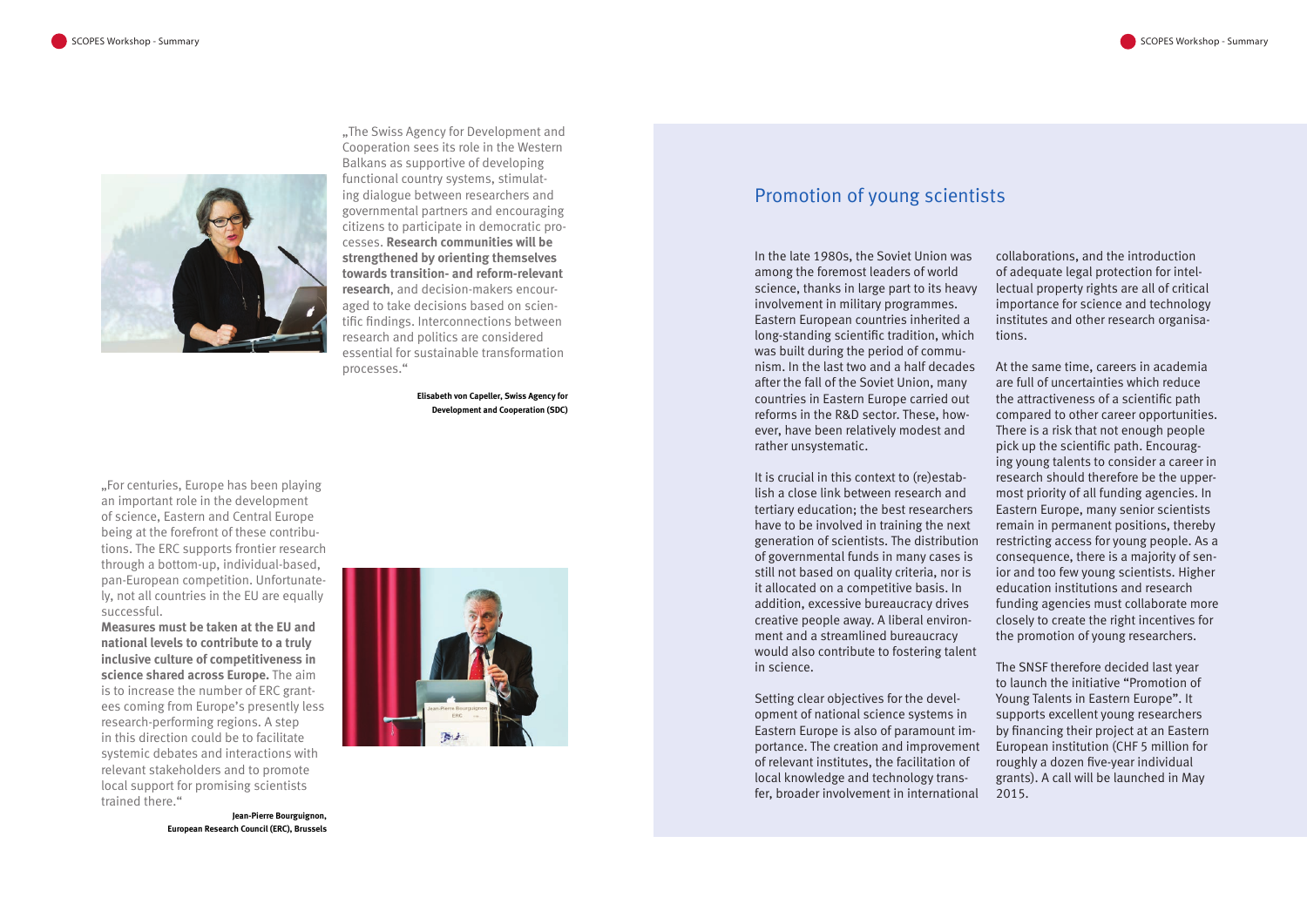"**During this transition period, support from Western countries is very important for Eastern Europe in order to keep skilled and motivated researchers in the country.** An excellent example of such support is the SCOPES programme funded by the SNSF and the SDC. The Ministries of Education and Science in Eastern Europe should play a major role in setting up priorities for the distribution of funds, and more support for education and science at state universities should be available. I love my country and I want to bring it forward, also for my children."

## Mobility of scientists and brain drain

Scientific mobility is usually considered to be positive. Switzerland greatly benefits from the support given to young Swiss scientists to go abroad (second biggest scientific diaspora abroad in terms of % of national scientists after India). Attractive conditions for research also contribute to the influx of talent (nearly half of the researchers in Switzerland come from abroad).

Eastern European countries, however, are battling against a massive brain drain that started in the nineties and is still on-going. There is growing concern about the increasing number of intellectuals who have either already left or are going to leave these countries in the near future. The main reason for migration lies in the fact that top-level scientists have always been drawn to countries that offer more in terms of facilities, salaries, career prospects, satisfaction and prestige. The migration

. With smart specialisation, we are suggesting an entrepreneurial process of discovery that can reveal what a country or region does best in terms of science and technology. This idea does not call for imposing specialisation through some form of top-down industrial policy that is directed according to a preconceived "grand plan". Nor should the search for smart specialisation involve a foresight exercise, ordered from a consulting firm. **We are suggesting a learning process to discover the research and innovation domains in which a region can hope to excel.** In this learning process, entrepreneurial actors are likely to play leading roles in discovering promising areas of future specialisation, not least because the necessary adaptations to local skills, materials, environmental conditions and market access conditions are unlikely to be able to draw on codified, publicly shared knowledge. Instead they will entail gathering localised information and forming social capital assets."

of professionals reflects the operation of an international market for specialised human capital. For a country's economic development, a minimum level of human capital is needed. A loss of skilled human resources will ultimately have a grave impact on the economy and jeopardise development programmes.

For Eastern Europe, it is important that scientists can go abroad, but they should be able (and motivated!) to come back to their home country. Drastic changes are needed in the official policy towards R&D in Eastern European countries to counter these pull factors. Framework conditions and attitudes must be changed to make it more favourable for intellectual work. At the same time, international agencies and governments of developed countries should help less research-intensive countries reduce or even reverse brain drain.



**Dominique Foray, Federal Institute of Technology, Lausanne** 

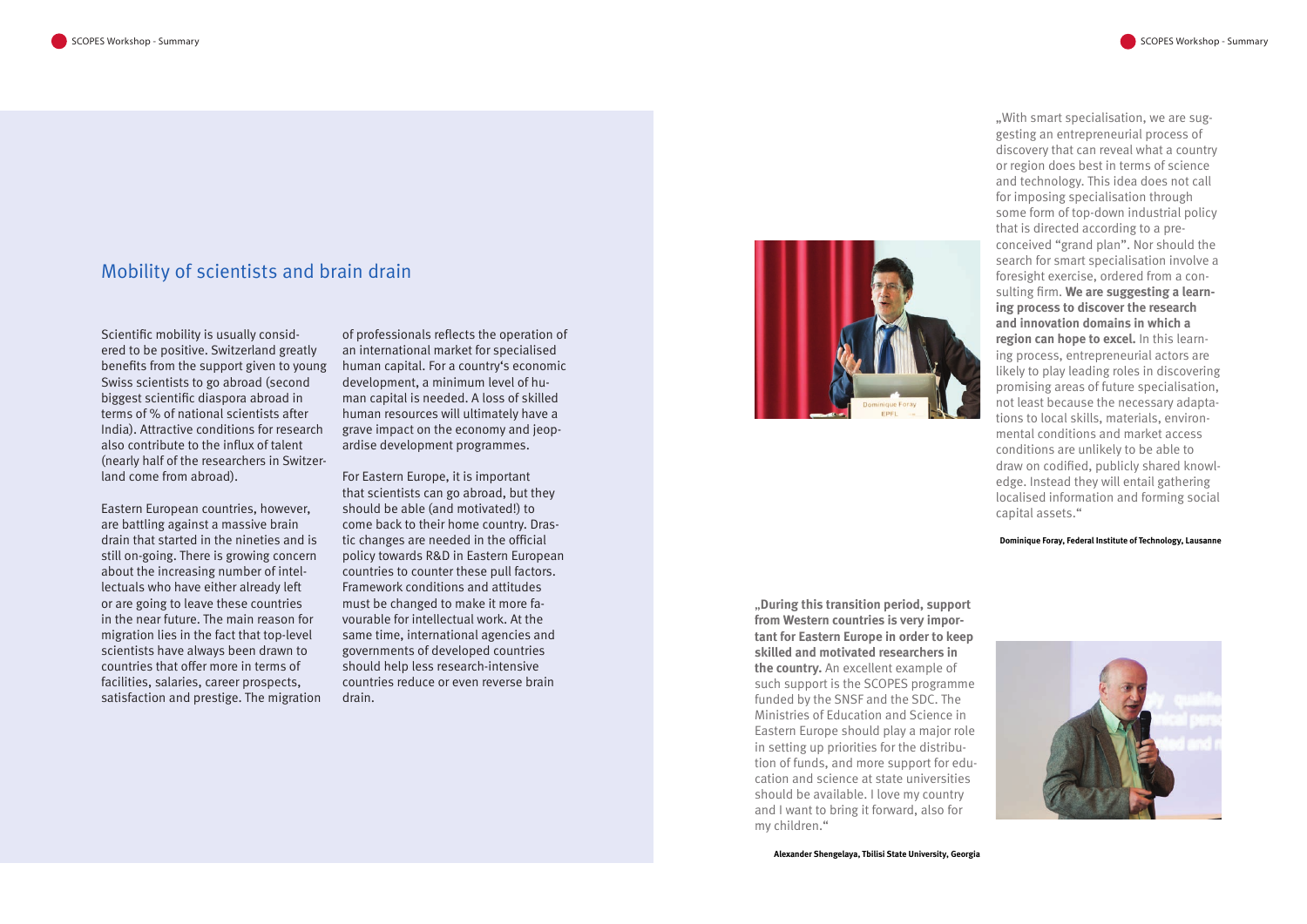Scientific research is progressively shifting from individuals to groups, from single to multiple institutions, and from the national to the international level. Smaller countries tend to have higher rates of international collaboration. According to the OECD Science, Technology and Industry Scoreboard 2013, this may be partly due to the need to overcome limited domestic opportunities for collaboration and to the possible proximity to centres of knowledge located abroad. Therefore a good networking is an advantage.

If we look at the impact and quality of research, it becomes clear that international research collaborations are likely to have a bigger impact, because they share ideas, resources and outcomes (Adams, J., The fourth age of research, Nature, 497 (2013), 557). It has been shown that the research impact of scientists who have affiliations across national boundaries is nearly 20% higher than that of researchers who never moved abroad (OECD Scoreboard 2013).

Most funding agencies in Western Europe offer schemes or specific programmes to support international co-operation with researchers based in other countries. For all schemes including Joint Research Projects, the proposals are evaluated by international peers, which implies that proposals and articles have to be written in English. Being evaluated and integrated in international networks means that the scientific quality

achieved by partners in less research-intensive countries has to rise so that they can compete at the highest level. The SNSF is of the opinion that research funding should be based on excellence only. This helps to maintain competitiveness both globally and in view of the European framework programme Horizon 2020.

"Articles, oral presentations and posters resulted from the trilateral project in medicine with Switzerland and the Ukraine. Thirty-five clinical cases were genotyped. All mutation carriers and their relatives had got genetic counselling and proper therapy/surgery**. Joint Research Projects are a powerful instrument of international collaboration and research infrastructure development.** In Russia, most researchers are still in the habit of publishing in their own language."

Another aspect of the competitiveness of science is the availability and maintenance of infrastructures. Many countries in Eastern Europe made large investments in research infrastructures (e.g. with structural funds), but without developing the necessary competent staff to operate them. There is an urgent need for aligning the presence of high-level research infrastructures and the necessary local competences so that these countries can reap the benefits of their investments.

A correlation has been shown between global competition and the increase in non-OECD countries that generate innovations and penetrate key OECD markets, on the one hand, and their ownership of highervalue patents (i.e. triadic patent families), on the other hand. As they have developed, emerging economies have benefited from technologies and innovations generated elsewhere. It is now very important for these countries to identify the domains and technologies in which they can smartly specialise.

### Internationalisation – Competitiveness

**Elena Zaklyazminskaya, Medical Genetic Laboratory, Moscow, Russia**

"**In the last 25 years, Moldova lost 85% of its research and academic staff, but most of them are still in contact with their country** and are interested in contributing through knowledge circulation schemes. Both diaspora engagement and return intentions may increase if the country could provide an enabling socioeconomic environment and career prospects so that they can transfer their competences back into the Moldovan context. In the case of our Joint Research Projects, the research results were taken from the Academy of Sciences in Moldova and incorporated into the policy being devised for engaging the scientific diaspora in development strategies."



**Gabriela Tejada, EPFL, Lausanne, Switzerland**